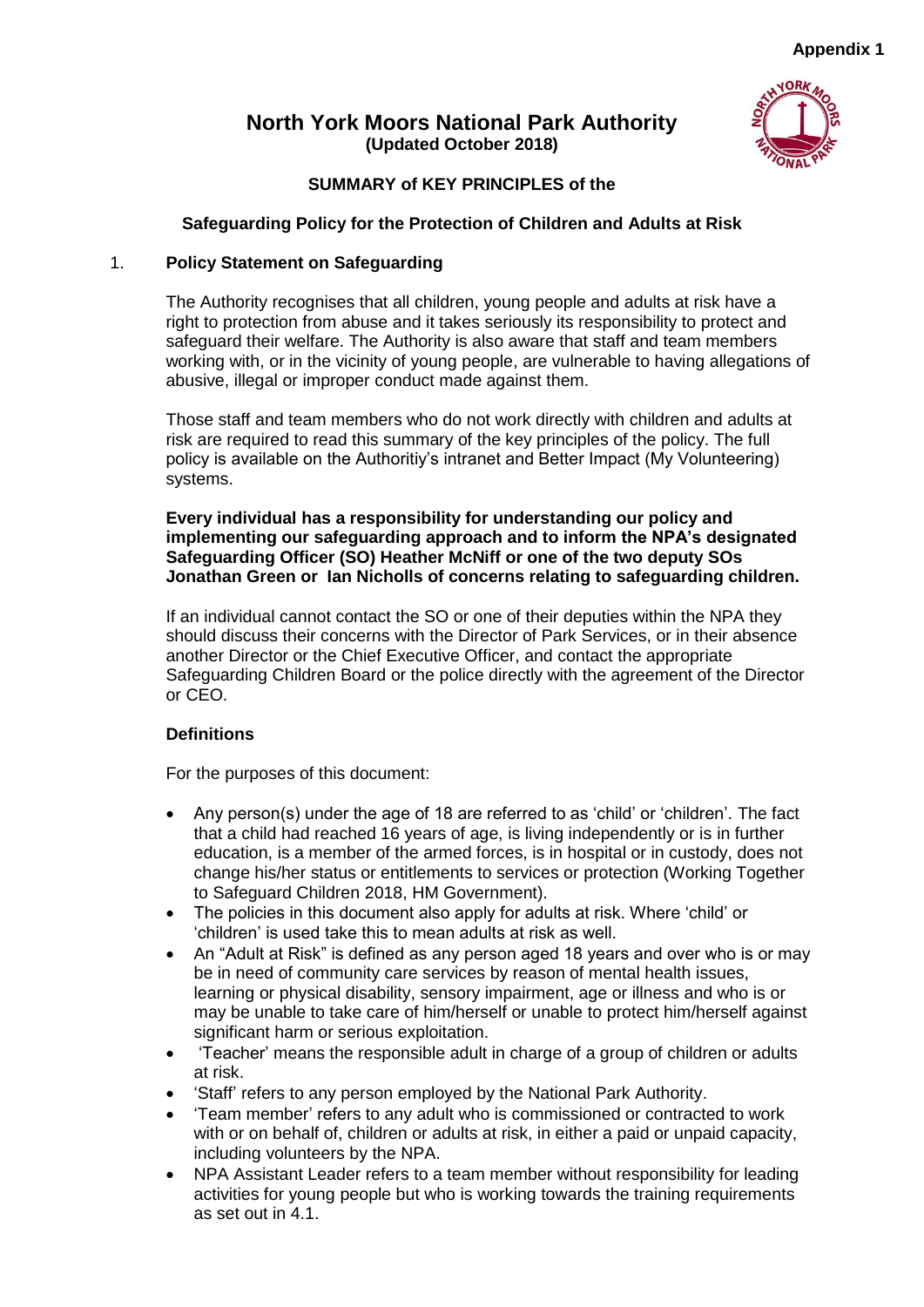Loco parentis refers to the legal responsibilities of a person to take on some of the functions and responsibilities of a parent. This will occur when there are no accompanying parents/guardians or other responsible adults (e.g. teachers, grandparents, child minder, baby sitter) and where parental or individual consent forms have been signed.

# 2. **Definitions of Abuse**

# 2.1 **What is Abuse and Neglect?**

Abuse and neglect are forms of maltreatment of a child. Somebody may abuse or neglect a child by inflicting harm or by failing to prevent harm. Children may be abused in a family or in an institutional or community setting, by those known to them, or more rarely, by others. Abuse can take place wholly online, or technology may be used to facilitate offline abuse. Children may be abused by an adult or adults, or a child or children. Types of abuse include:

Physical Abuse, Emotional Abuse, Sexual Abuse, Child Sexual Exploitation, Neglect, Extremism

# 3. **General Guidelines for Working with Children and Adults at Risk**

# 3.1 **Duty of Care**

Staff and team members have a duty to keep children with whom they come into contact safe and to protect them from harm. They should:

- Always act, and be seen to act, in the child's best interests.
- Avoid any conduct which would lead any reasonable person to question their motivation and intentions.
- Take responsibility for their own actions and behaviour.
- Apply the same professional standards regardless of culture, disability, gender, language, racial origin, religious belief and/or sexual identity.

# 3.2 **Exercising Professional Judgement**

There could be circumstances where staff and team members have to make decisions or take actions regarding a child where no guidance exists. In these circumstances:

- Act with integrity and maturity and make reasonable judgements to safeguard the welfare of the child at all times.
- Record and discuss the situation and your actions with your line manager or the SO or DSOs.

# 3.4 **Confidentiality**

The storing and processing of personal information is governed by the Data Protection Act 2018. Staff may have access to confidential information about children which must remain confidential at all times. Records should only be shared with those who have legitimate professional need to see them.

# 3.5 **Dress and Appearance**

When engaged in professional activity staff and team members should be aware that inappropriate or offensive dress could render them vulnerable to criticism or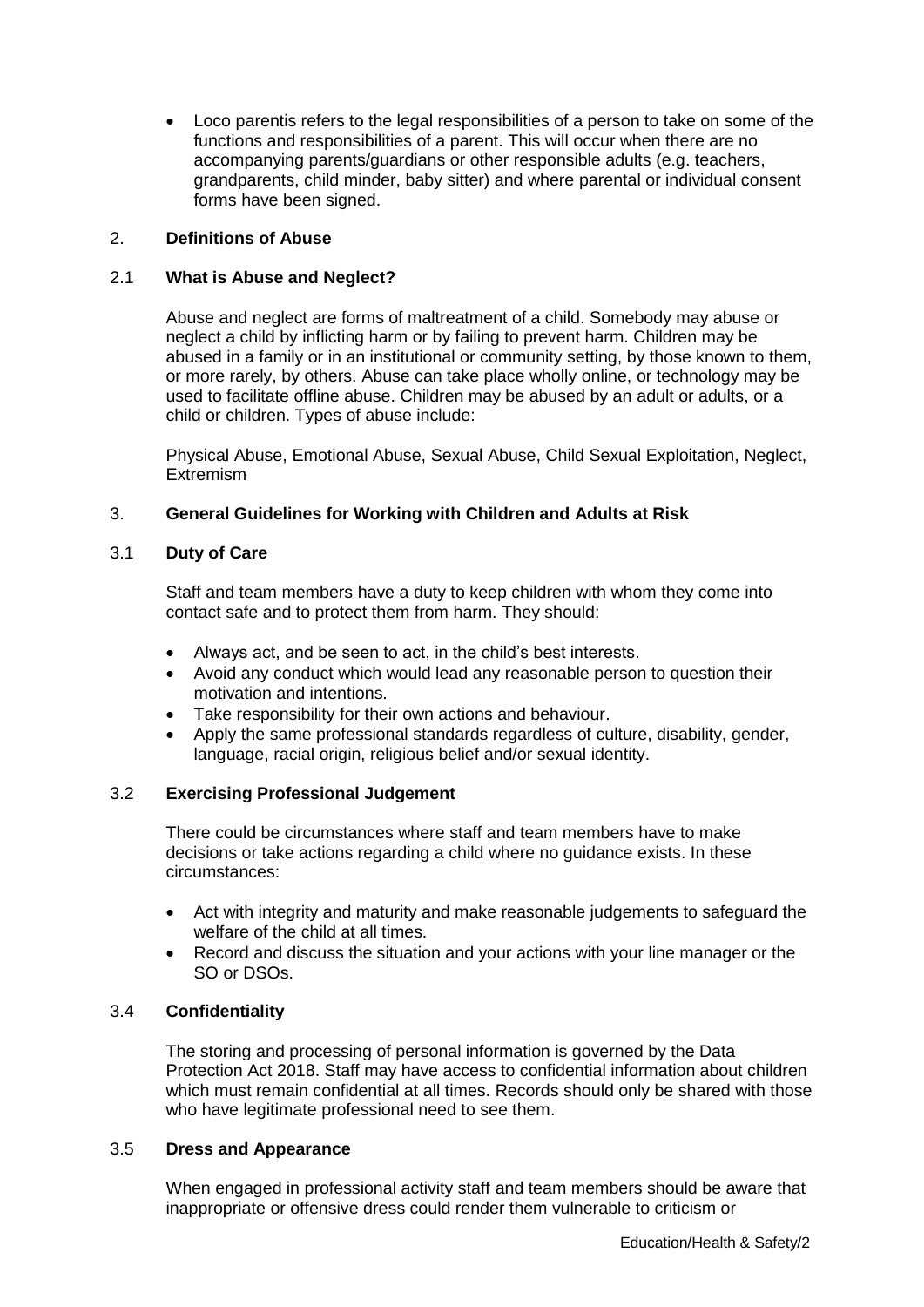allegation. Staff and team members should wear clothing that is appropriate to their role and which:

- Promotes a positive and professional image.
- May not be viewed as offensive, revealing, sexually provocative or discriminatory.
- Is absent of any contentious slogans or images.
- Is culturally sensitive.
- Is identifiable with a name badge and/or National Park uniform.

### 3.7 **Gifts, Rewards and Favouritism**

Gifts should be treated in accordance with the Authority's Code of Conduct and must always be declared. Rewards/gifts should not be given to any individual child, unless it is associated with an accepted part of the Authority's work for supporting positive behaviour or recognising particular achievements (for example, a prize given as part of a competition / activity).Staff and Team members should exercise care when selecting children and/or young people for specific activities or privileges to avoid perceptions of favouritism or unfairness. Methods and criteria for selection should always be transparent, subject to scrutiny and agreed by more than one member of staff and team members.

# 3.8 **Communication with Children (Including use of Technology)**

Communication between children and adults, by whatever method, should take place within clear and explicit professional boundaries. This includes the wider use of technology such as mobile phones, text messaging, digital cameras, videos, and social media including emails, apps, web-cams, websites and blogs. Staff and team members should not share any personal information with a child. They should not request, or respond to, any personal information from the child, other than that which might be appropriate as part of their professional role. Adults should ensure that all communications are transparent and open to scrutiny. If children locate staff or team members' personal contact details e.g. e-mail, home or mobile telephone numbers, details of web based identities and attempt to contact or correspond with that staff or team member the adult should not respond and must report the matter to their manager. The child should be firmly and politely informed that this is not acceptable. Facebook – the NPA has closed Facebook pages for the following children's clubs; Explorer Club, Explorer Volunteers and YAC. The Young Rangers page is open but only members may post on it. The administrators for these pages must be DBS checked and have undertaken the Basic Online Awareness of Child Protection every 2 years.

# 3.9 **Social Contact**

- Do not seek to establish social contact with children for the purpose of pursuing, securing or strengthening a friendship or relationship.
- If social contact occurs coincidentally, exercise professional judgement and be aware that any conduct could be misconstrued.
- Do not give your personal details such as phone number, address or e mail address to children unless the need to do so is agreed with your line manager.
- Report and record any situation which you feel might compromise the Authority or your own professional standing.

# 3.11 **Sexual Contact**

Staff and team members should be aware that in England and Wales it is an offence to have sexual relations with a person under the age of 16. It is also an offence for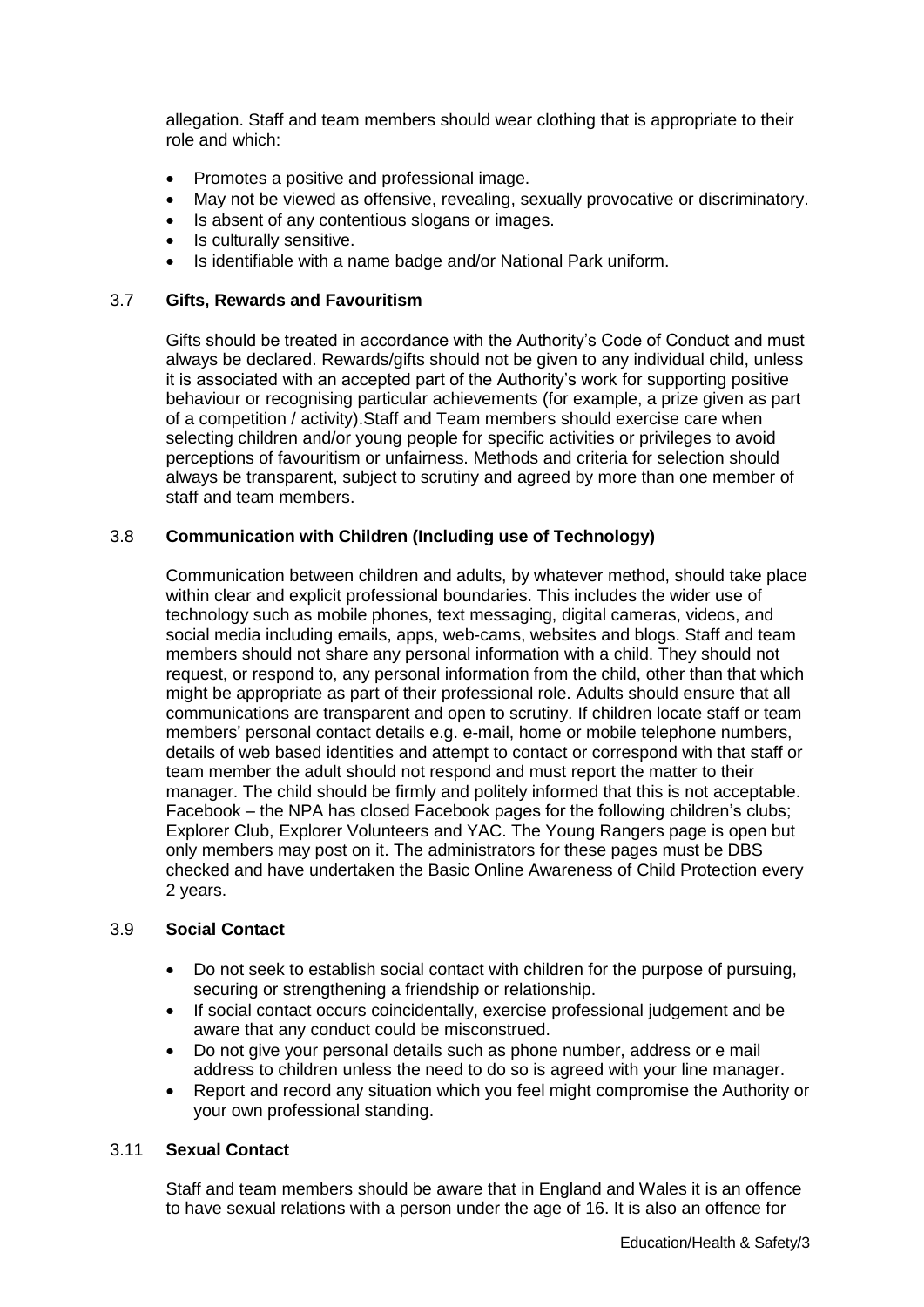any adult who holds a position of trust in relation to a person under 18 to engage in sexual activity with that person.

- Do not pursue sexual relationships with children either in or outside of the working environment.
- Avoid any form of communication with a child that could be misinterpreted as sexually suggestive or provocative.

Staff and team members should be aware that it is not uncommon for young people to be strongly attracted to a staff or team members and / or to develop infatuations. Such circumstances have the potential for actions to be misinterpreted and allegations to be made against the staff or team members.

- Report to your line manager or director at the earliest opportunity any indication (verbal, written or physical) that suggests an infatuation.
- Always acknowledge and maintain professional boundaries.

# 3.13 **One to One Situations**

One to one situations involving a staff or a team member and a child can provide an opportunity for abuse and for allegations to be made. These situations should be avoided wherever possible. Where one to one situations are unavoidable, the NPA will:

### **Ensure that children under the age of 18 are only taken off site by staff and team members who have been DBS checked;**

In one to one situations staff and team members should consider the following:

In an office environment:

- Ensure that there is visual access and/or leave the door open.
- Avoid having 'meeting in progress' or equivalent signs on the door.
- Try to ensure that other staff and team members are close by.

# 3.15 **Photographs/Other Images of Children**

The NPA has produced a consent form that can be sent to schools, group leaders and parents to request permission to take photos / videos of children. All images of children and details regarding consent must be stored securely, in an accepted NPA filing or data management system. Photographs or video of children must not be taken on staff or team members' personally owned equipment e.g. mobile phones, cameras, tablets. Staff and team members should avoid taking photos / video of a child in a one to one situation.

#### 8 **Procedure Following Suspicion or Allegations of Abuse**

8.1 Suspicions or allegations of abuse may arise from a number of sources e.g. an observation, a comment, a complaint or a report from a child, a parent, a member of staff or another adult. The suspicion or allegation may be connected to the NPA activity in which the child is participating or it may be to do with something completely separate to NPA business. There may be a number of reasons why a child displays concerning behaviour or their behaviour changes. It is advisable to discuss concerns with parents, carers or the school (if it is a school group) in the first instance, except where this may place a child at increased risk.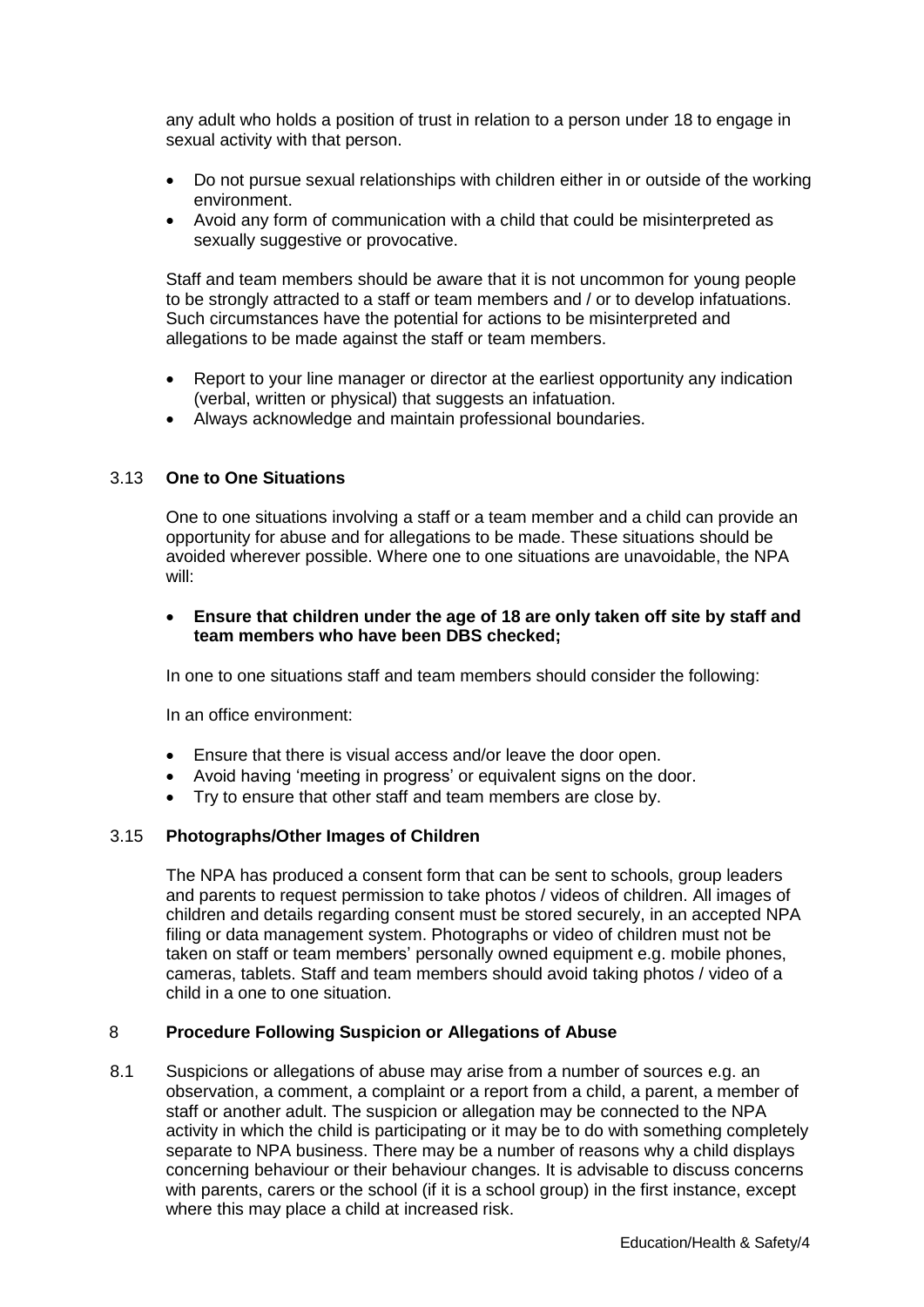# 8.2 **What to Do If You Suspect Abuse, If You Suspect That a Child:**

- Has suffered significant harm and/or;
- Is likely to suffer significant harm and/or:
- Has developmental and welfare needs which are likely only to be met through provision of family support services (with agreement of the child's parent).

Report the incident as soon as possible to your line manager and the SO or Deputy SO's. See named officers at the beginning of this document.

If it is an emergency and none of the SOs can be contacted, then discuss your concerns with a Director or the CEO and contact the appropriate SCB or the police directly, with the agreement of the Director or CEO, using the contacts given below.

It is the right of any individual to make direct referrals to the child protection agencies. If you feel that the NYMNPA has not responded appropriately to your concerns, or if the SO does not feel confident that the school/group leader/parent/carer will deal with the matter appropriately, or if the school/group leader/parent/carer cannot be contacted, they should pass on the information to statutory authorities directly – see contacts below.

#### 8.3 **What to Do if a Child has Talked to you about Abuse:**

- Listen carefully to the child. **Do Not** directly question the child.
- Give the child time and attention.
- Allow the child to give a spontaneous account; do not stop a child who is freely recalling significant events.
- Whenever possible use the NPAs disclosure form to make an accurate record of the information you have been given taking care to record the timing, setting and people present, the child's presentation as well as what was said by the child and yourself. Disclosure forms are available from the SO and DSOs and will be kept secure in a password protected electronic folder.
- Use the child's words where possible.
- Explain that you cannot promise not to speak to others about the information they have shared.
- Reassure the child that: you are glad they have told you, they have done nothing wrong, what you are going to do next.
- Explain that you will need to get help to keep the child safe.
- Report your discussion as soon as possible to your line manager and SO or DSO.
- The SO must then report the concern to the appropriate Safeguarding Children's Board (SCB) and follow any advice given. On a rare occasion it might be necessary to take immediate action to contact the appropriate SCB and/or the police to discuss putting into effect safety measures for the child so that they do not return home to a potentially abusive situation.

Children should not be required to provide multiple accounts of events within the organisation

# 8.5 **Observations/Allegations Against Staff or Team Members**

The SO will consult with the Head of Corporate Services, or in his/her absence the Director of Park Services, and consider whether a child or children may have suffered or be at risk of harm and / or if a criminal act may have been committed or if staff, team member behaviour may warrant investigation under disciplinary or competency procedures.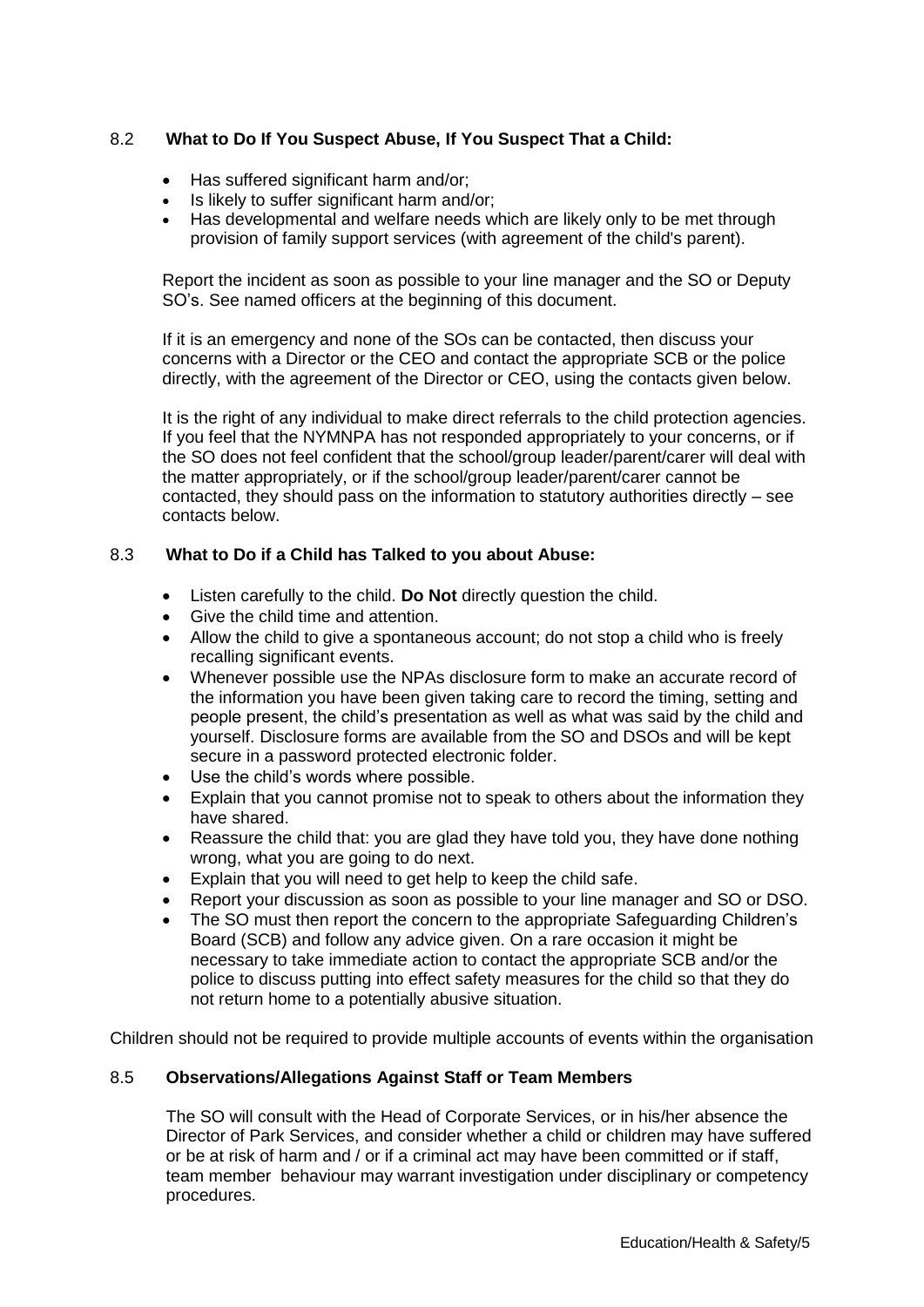If yes, the SO and Head of Corporate Services (or in his/her absence the Director of Park Services) will make an immediate assessment of whether it is safe for the staff or team member to continue their duties. They will then follow NPA staff disciplinary procedures and report the matter to the LADO within one working day using the LADO Referral Form The relevant Director should be made aware of the situation at the earliest opportunity and any possible evidence e.g. mobile phone/computer, should be preserved and secured.

Completed LADO Referral Forms should be emailed using secure mail (e.g. gcsx, pnn, cjsm, etc.) to [safeguardingunit@northyorks.gcsx.gov.uk.](mailto:safeguardingunit@northyorks.gcsx.gov.uk) **If we do not have secure email then contact 01609 532477 within office hours**. Where there is an immediate threat to a child contact the Police or the contact the Emergency Duty Team (if outside office hours) on 01609 534527. **To contact the Duty LADO call 01609 532477.**

# 8.7 **Confidentiality**

Information regarding child protection issues is confidential and should not be discussed or passed on to anyone other than the appropriate staff or professionals. Investigation of allegations is likely to be undertaken by the relevant LEA and / or statutory authorities and / or police and the NPA's response should be conducted so as not to undermine those investigations.

# 9. **Lost and Found Children**

#### **If a child is reported lost**

- Remain calm. Get as much information from the parents/guardians as possible; at the least, name, address, description, colour of clothes, where the child was last seen and a photo if they have one.
- Reassure the parents and ask them to stay put at the lost child point (if there are two people, one could accompany you on the search).
- Explain that you know the area well and can organise a systematic search. Call on colleagues to help search.
- Ask the parents what they would have expected the child to do on their own (e.g. phone you, go to the car or shop).
- Should the search prove unsuccessful after no longer than 30 minutes call the police.
- Write up detailed notes of what happened, when and who was involved immediately. Tell your line manager about the incident. If the police were called, you must also inform your local safeguarding Adviser or the SO or a DSO.

# **If you find a lost child**

- Get down to the child's height. Show the youngster your name badge and tell them you work there. Ask them their name or check a jacket for a nametag.
- Carry out a brief search of the immediate area with the child. Usually 'lost' children are near their family.
- Take the child to the lost child point if the site has one or somewhere obvious and well populated. Notify other staff members that you have found them, stay with them in an open area and calming words. Avoid 1:1 situations.
- Confirm the identity of anyone claiming the child and make sure the child can identify them. Do not release the child to anyone under 16. If in doubt call the police.
- If the child is not collected or claimed within 30 minutes, inform the police giving them as much detail as possible.